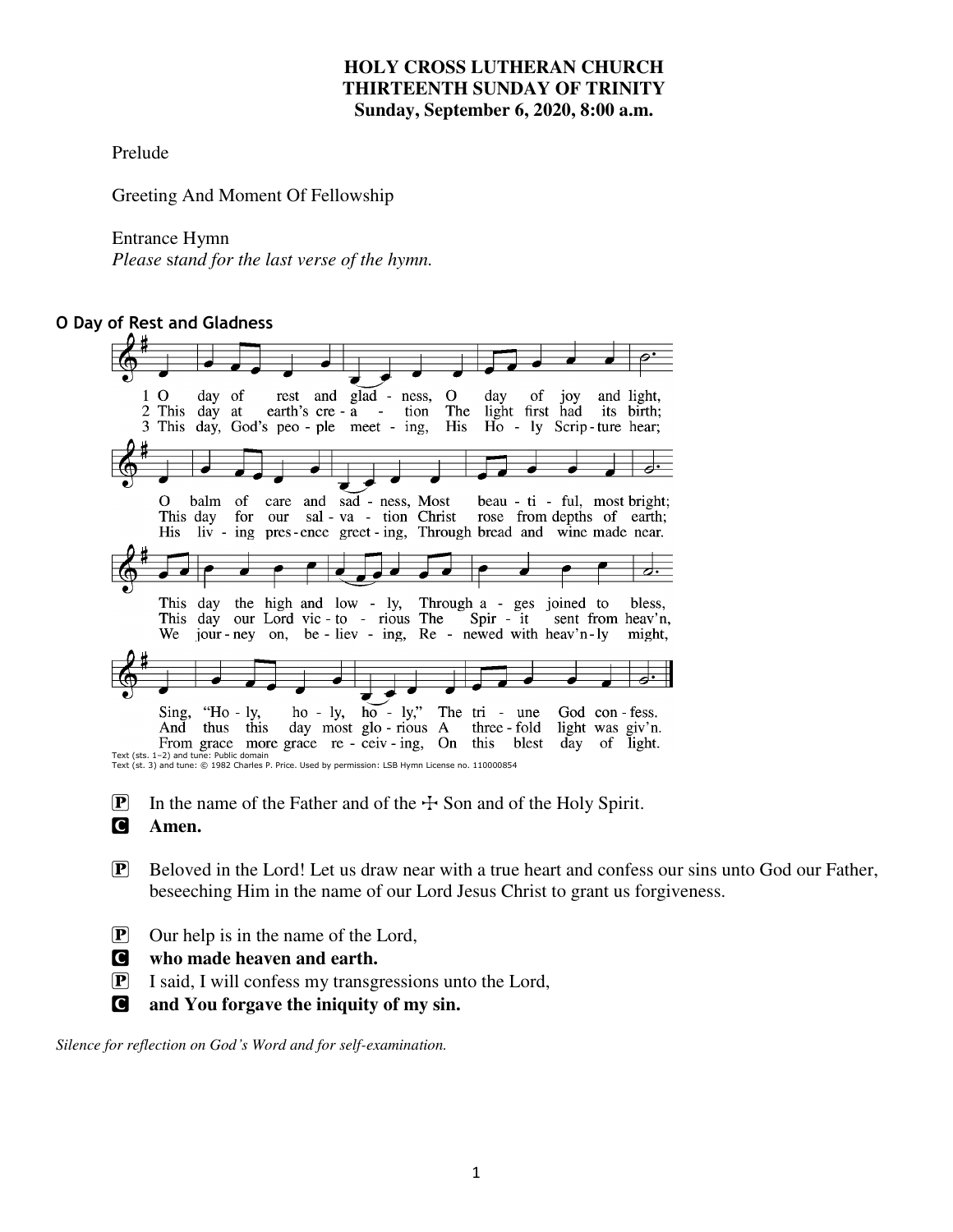P O almighty God, merciful Father,

C **I, a poor, miserable sinner, confess unto You all my sins and iniquities with which I have ever offended You and justly deserved Your temporal and eternal punishment. But I am heartily sorry for them and sincerely repent of them, and I pray You of Your boundless mercy and for the sake of the holy, innocent, bitter sufferings and death of Your beloved Son, Jesus Christ, to be gracious and merciful to me, a poor, sinful being.** 

 $\mathbf{P}$  Upon this your confession, I, by virtue of my office, as a called and ordained servant of the Word, announce the grace of God unto all of you, and in the stead and by the command of my Lord Jesus Christ I forgive you all your sins in the name of the Father and of the  $\pm$  Son and of the Holy Spirit.

C **Amen.** 

*Stand* 

# Service of the Word

# **Introit**

 $\bf{P}$  Have regard for the covenant,  $\bf{[O~Lord]}$ ;

C **let not the downtrodden turn back in shame.** 

**P** Arise, O God, defend your cause;

C **do not forget the clamor of your foes.** 

**P** O God, why do you cast us off forever?

C **Why does your anger smoke against the sheep of your pasture?** 

**P** Remember your congregation,

C **which you have purchased of old,** 

 $\mathbf P$  which you have redeemed to be the tribe of your heritage!

C **Remember Mount Zion, where you have dwelt.** 

**P** Do not forget the life of your poor forever.

C **Let the poor and needy praise your name.** 

 $\bf{P}$  Glory be to the Father and to the Son

# C **and to the Holy Spirit;**

 $\bf{P}$  as it was in the beginning,

C **is now, and will be forever. Amen.** 

**P** Have regard for the covenant, [O Lord];

C **let not the downtrodden turn back in shame.** 

P Arise, O God, defend your cause;

C **do not forget the clamor of your foes.** 

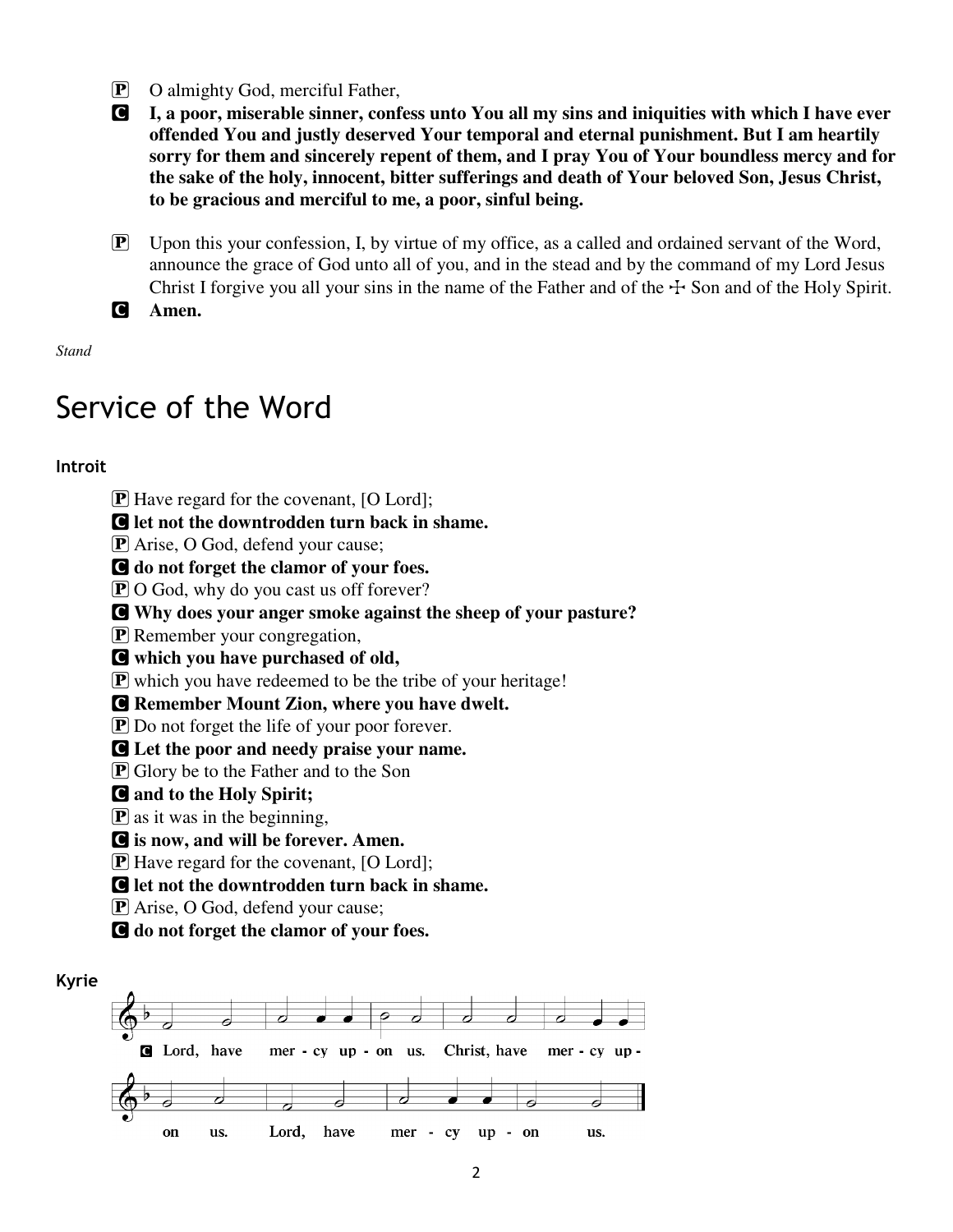# **Gloria in Excelsis**



#### **Salutation and Collect of the Day**

- P The Lord be with you.
- C **And with thy spirit.**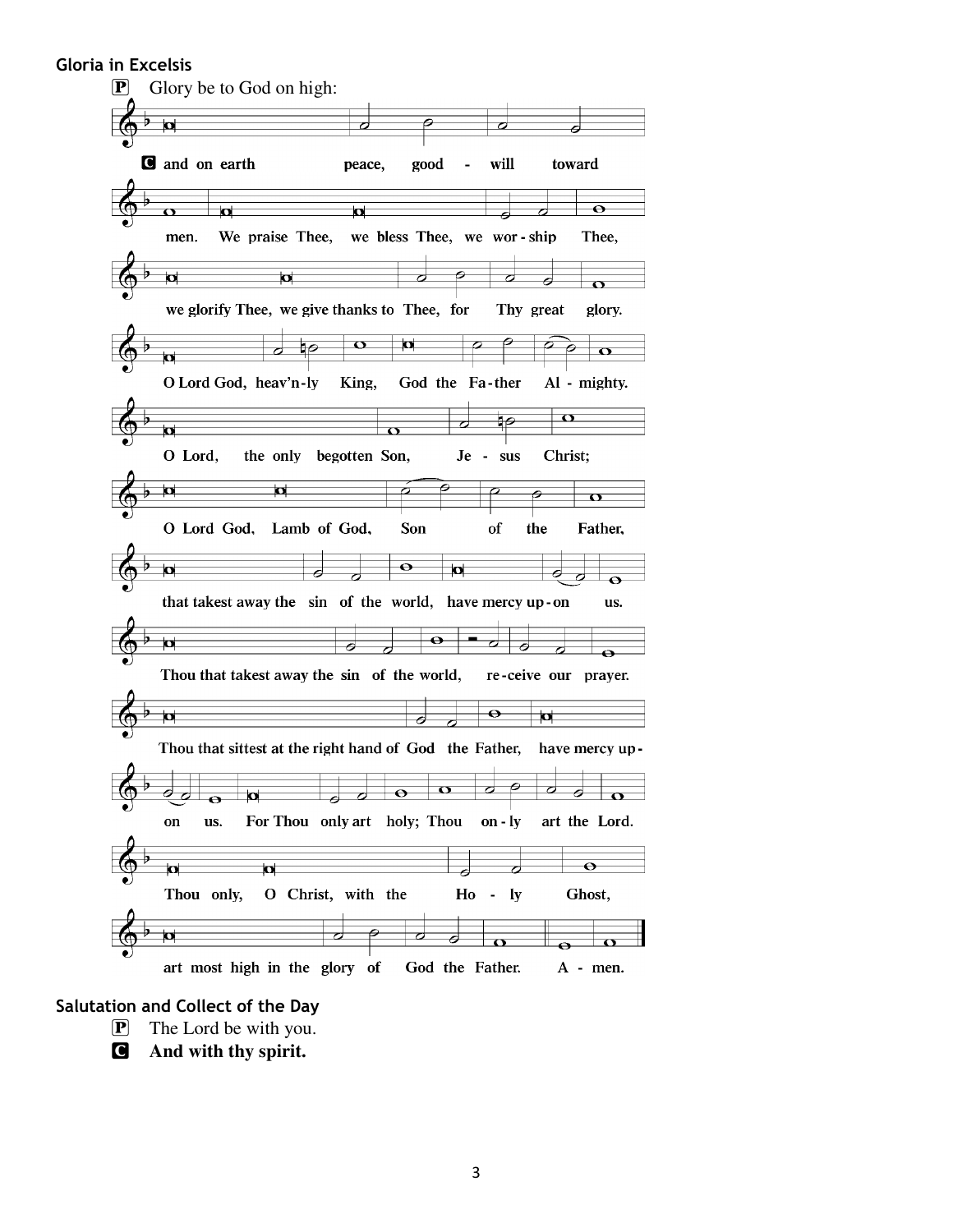P Let us pray.

Almighty and everlasting God, give us an increase of faith, hope, and charity; and that we may obtain what You have promised, make us love what You have commanded; through Jesus Christ, Your Son, our Lord, who lives and reigns with You and the Holy Spirit, one God, now and forever.

C **Amen.** 

*Sit* 

### **Old Testament Reading** *2 Chronicles 28:8–15*

 ${}^{8}$ The men of Israel took captive 200,000 of their relatives, women, sons, and daughters. They also

took much spoil from them and brought the spoil to Samaria. <sup>9</sup>But a prophet of the LORD was there, whose name was Oded, and he went out to meet the army that came to Samaria and said to them, "Behold, because the LORD, the God of your fathers, was angry with Judah, he gave them into your hand, but you have killed them in a rage that has reached up to heaven. <sup>10</sup>And now you intend to subjugate the people of Judah and Jerusalem, male and female, as your slaves. Have you not sins of your own against the LORD your God? <sup>11</sup>Now hear me, and send back the captives from your relatives whom you have taken, for the fierce wrath of the LORD is upon you."

<sup>12</sup>Certain chiefs also of the men of Ephraim, Azariah the son of Johanan, Berechiah the son of Meshillemoth, Jehizkiah the son of Shallum, and Amasa the son of Hadlai, stood up against those who were coming from the war <sup>13</sup>and said to them, "You shall not bring the captives in here, for you propose to bring upon us guilt against the LORD in addition to our present sins and guilt. For our guilt is already great, and there is fierce wrath against Israel." <sup>14</sup>So the armed men left the captives and the spoil before the princes and all the assembly. <sup>15</sup>And the men who have been mentioned by name rose and took the captives, and with the spoil they clothed all who were naked among them. They clothed them, gave them sandals, provided them with food and drink, and anointed them, and carrying all the feeble among them on donkeys, they brought them to their kinsfolk at Jericho, the city of palm trees. Then they returned to Samaria.

A This is the Word of the Lord.

C **Thanks be to God.** 

#### **Epistle** *Galatians 3:15–22*

 $15T\sigma$  give a human example, brothers: even with a man-made covenant, no one annuls it or adds to it once it has been ratified. <sup>16</sup>Now the promises were made to Abraham and to his offspring. It does not say, "And to offsprings," referring to many, but referring to one, "And to your offspring," who is Christ.  $17$ This is what I mean: the law, which came 430 years afterward, does not annul a covenant previously ratified by God, so as to make the promise void.  $^{18}$ For if the inheritance comes by the law, it no longer comes by promise; but God gave it to Abraham by a promise.

<sup>19</sup>Why then the law? It was added because of transgressions, until the offspring should come to whom the promise had been made, and it was put in place through angels by an intermediary.  $^{20}$ Now an intermediary implies more than one, but God is one.

 $^{21}$ Is the law then contrary to the promises of God? Certainly not! For if a law had been given that could give life, then righteousness would indeed be by the law.  $^{22}$ But the Scripture imprisoned everything under sin, so that the promise by faith in Jesus Christ might be given to those who believe.

A This is the Word of the Lord.

C **Thanks be to God.**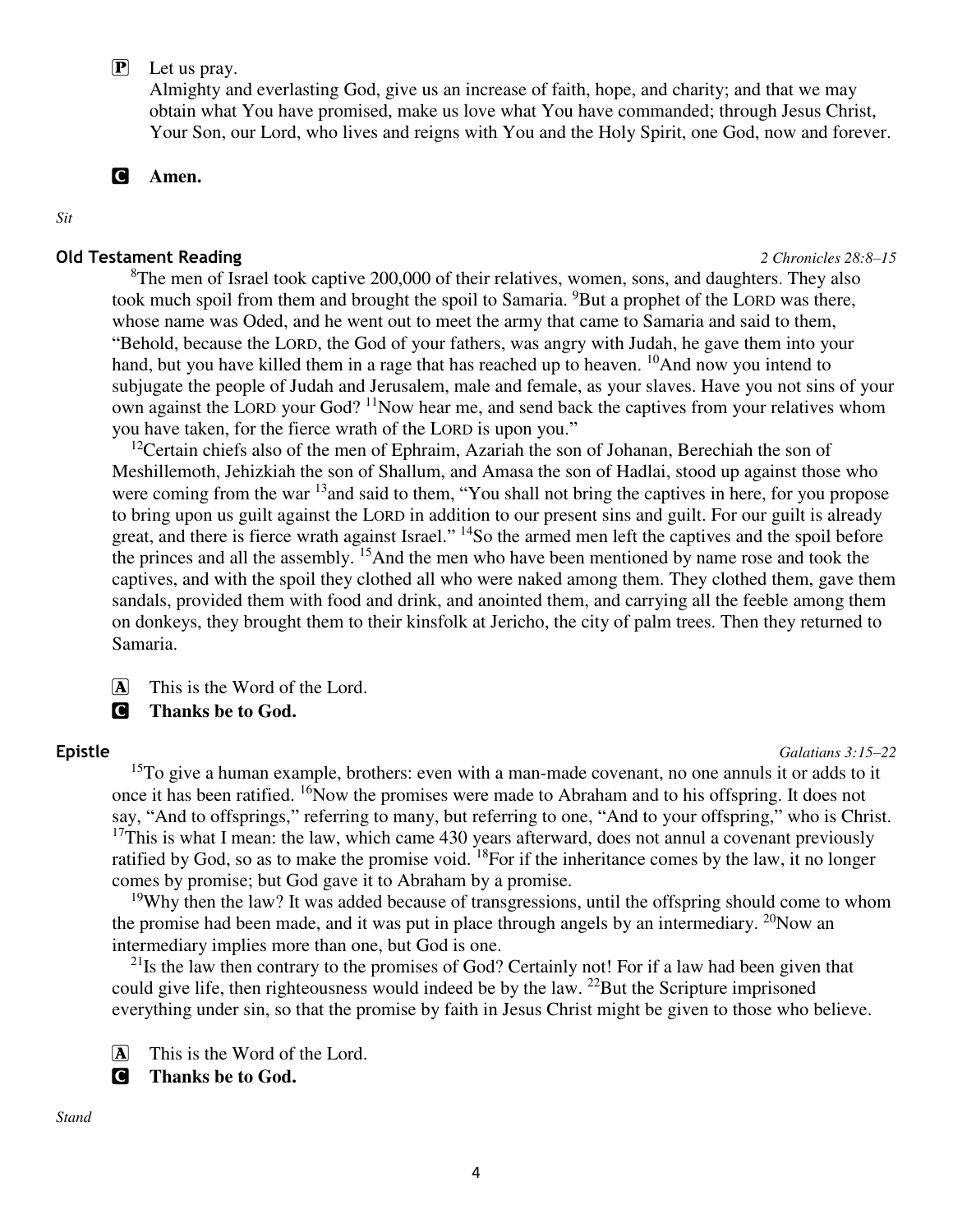

#### **Holy Gospel**

P The Holy Gospel according to St. Luke, the tenth chapter.



<sup>23</sup>Turning to the disciples [Jesus] said privately, "Blessed are the eyes that see what you see!  $^{24}$ For I tell you that many prophets and kings desired to see what you see, and did not see it, and to hear what you hear, and did not hear it."

<sup>25</sup>And behold, a lawyer stood up to put him to the test, saying, "Teacher, what shall I do to inherit eternal life?" <sup>26</sup>He said to him, "What is written in the Law? How do you read it?" <sup>27</sup>And he answered, "You shall love the Lord your God with all your heart and with all your soul and with all your strength and with all your mind, and your neighbor as yourself." <sup>28</sup>And he said to him, "You have answered correctly; do this, and you will live."

 $29$ But he, desiring to justify himself, said to Jesus, "And who is my neighbor?"  $30$ Jesus replied, "A man was going down from Jerusalem to Jericho, and he fell among robbers, who stripped him and beat him and departed, leaving him half dead. <sup>31</sup>Now by chance a priest was going down that road, and when he saw him he passed by on the other side.  $32$ So likewise a Levite, when he came to the place and saw him, passed by on the other side. <sup>33</sup>But a Samaritan, as he journeyed, came to where he was, and when he saw him, he had compassion. <sup>34</sup>He went to him and bound up his wounds, pouring on oil and wine. Then he set him on his own animal and brought him to an inn and took care of him. <sup>35</sup>And the next day he took out two denarii and gave them to the innkeeper, saying, 'Take care of him, and whatever more you spend, I will repay you when I come back.<sup>, 36</sup>Which of these three, do you think, proved to be a neighbor to the man who fell among the robbers?" <sup>37</sup>He said, "The one who showed him mercy." And Jesus said to him, "You go, and do likewise."

P This is the Gospel of the Lord.



**Apostles' Creed** 

C **I believe in God, the Father Almighty, maker of heaven and earth.** 

> **And in Jesus Christ, His only Son, our Lord, who was conceived by the Holy Spirit, born of the virgin Mary, suffered under Pontius Pilate, was crucified, died and was buried. He descended into hell. The third day He rose again from the dead. He ascended into heaven and sits at the right hand of God the Father Almighty.**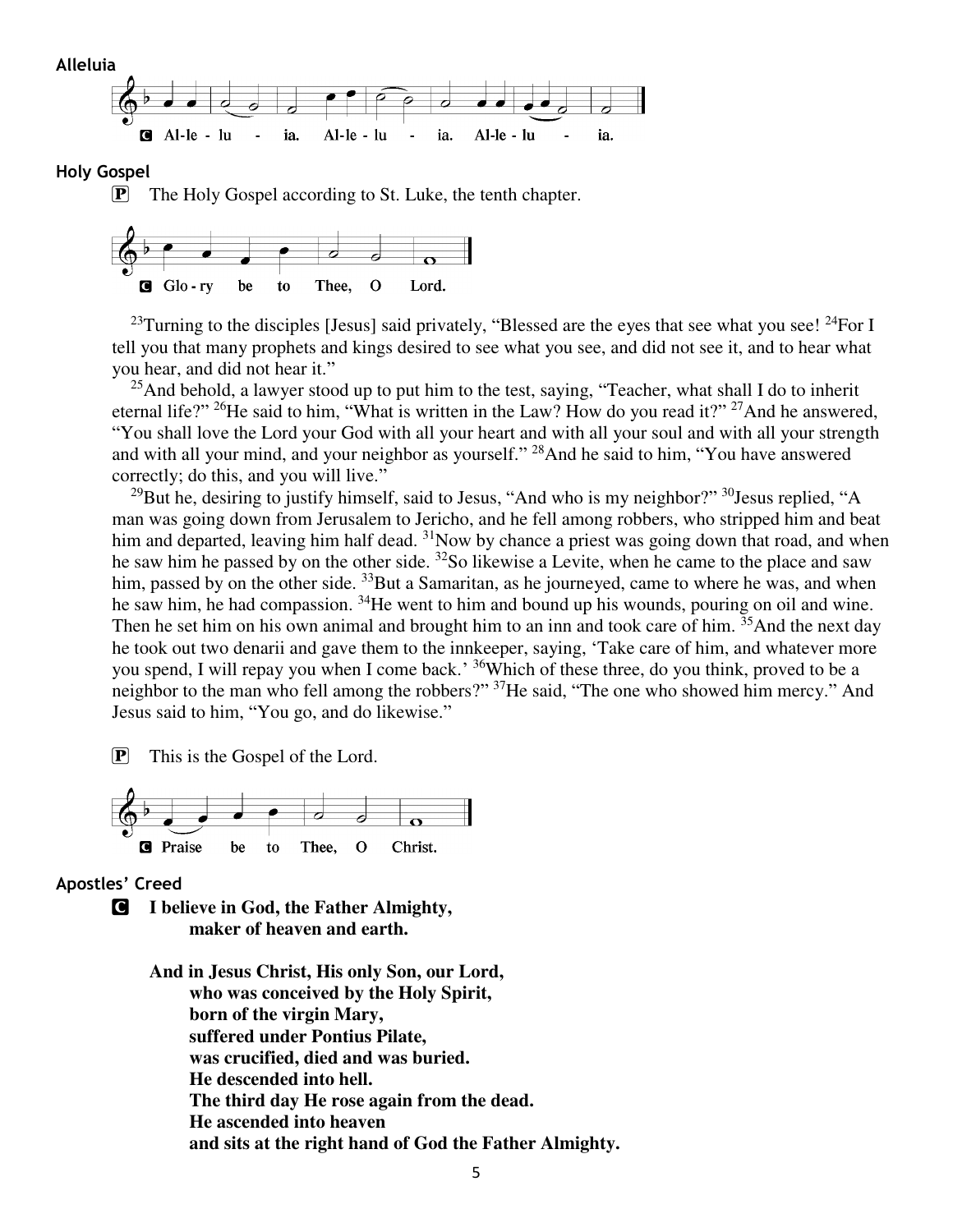#### **From thence He will come to judge the living and the dead.**

**I believe in the Holy Spirit, the holy Christian Church, the communion of saints, the forgiveness of sins, the resurrection of the body,**  and the life  $\div$  everlasting. Amen.

#### *Sit*





Tune and text: Public domain<br>Text (st. 2): © 1993 Mark A. Jeske; (st. 3): © 1982 The Jubilate Group, admin. Hope Publishing Co. Used by permission: LSB Hymn License no. 110000854

#### **Sermon Pastor Matt Wallis**

# **Offering**

*Stand* 

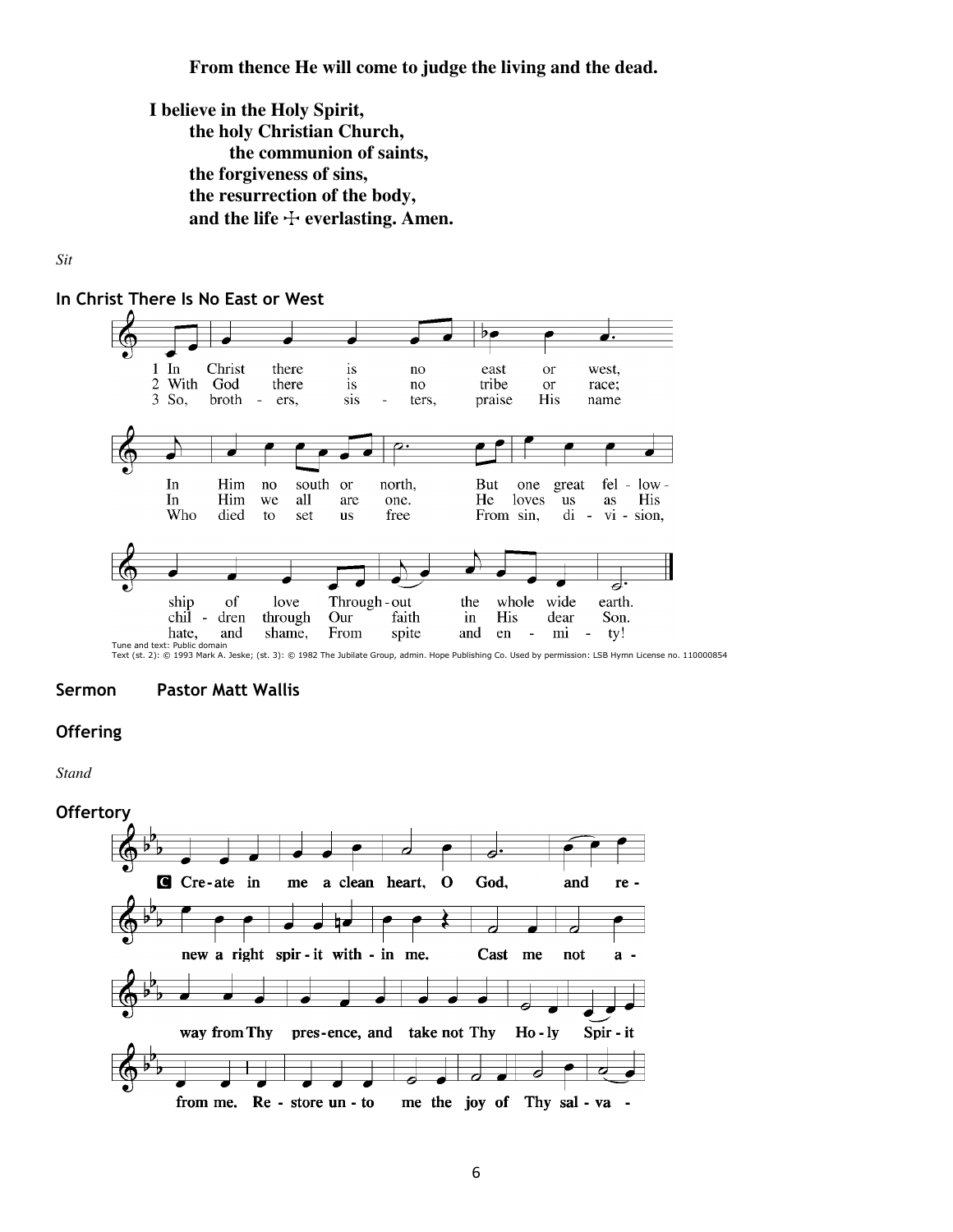

# **Prayer of the Church**

Let us pray for the whole people of God in Christ Jesus and for all people according to their needs. *After each portion of the prayers:* 

P Lord, in your mercy,

C **hear our prayer.** 

*The prayers conclude:* 

**P** Into your hands, O Lord, we commend all for whom we pray, trusting in your mercy; through your Son, Jesus Christ, our Lord.

C **Amen** 

# Service of the Sacrament

# **Preface** *LSB 194*

- P The Lord be with you.
- C **And with thy spirit.**
- P Lift up your hearts.

C **We lift them up unto the Lord.** 

P Let us give thanks unto the Lord, our God.

C **It is meet and right so to do.** 

 $\boxed{\mathbf{P}}$  It is truly meet, right, and salutary that we should at all times and in all places give thanks to You, holy Lord, almighty Father, everlasting God, through Jesus Christ, our Lord. Therefore with angels and archangels and with all the company of heaven we laud and magnify Your glorious name, evermore praising You and saying:

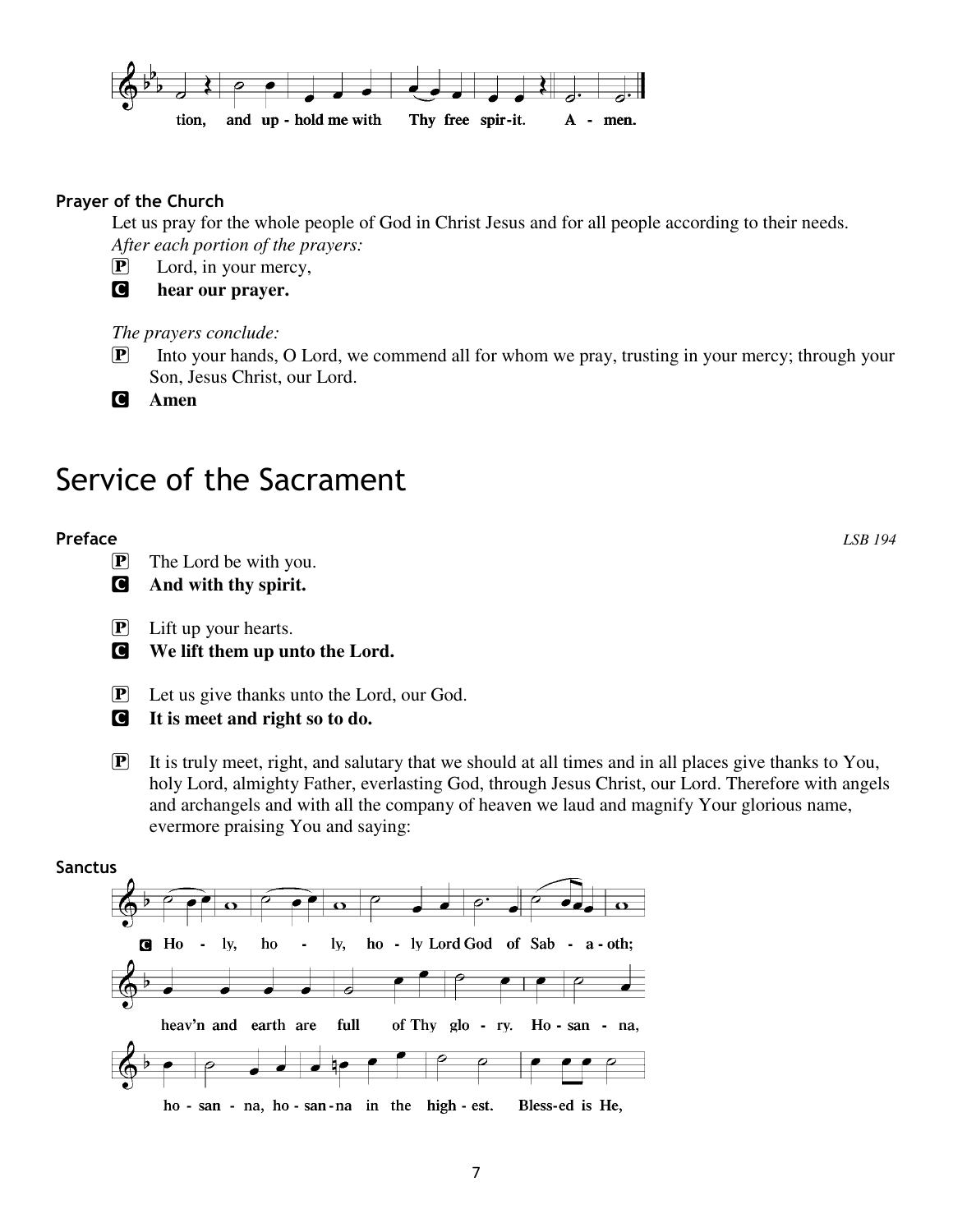

# **Lord's Prayer**

- P Lord, remember us in Your kingdom and teach us to pray:
- C **Our Father who art in heaven, hallowed be Thy name, Thy kingdom come, Thy will be done on earth as it is in heaven; give us this day our daily bread; and forgive us our trespasses as we forgive those who trespass against us; and lead us not into temptation, but deliver us from evil. For Thine is the kingdom and the power and the glory forever and ever. Amen.**

# **The Words of Our Lord**

 $\mathbf{P}$  Our Lord Jesus Christ, on the night when He was betrayed, took bread, and when He had given thanks, He broke it and gave it to the disciples and said: "Take, eat; this is  $My + body$ , which is given for you. This do in remembrance of Me."

In the same way also He took the cup after supper, and when He had given thanks, He gave it to them, saying: "Drink of it, all of you; this cup is the new testament in My  $\pm$  blood, which is shed for you for the forgiveness of sins. This do, as often as you drink it, in remembrance of Me."

#### **Pax Domini**

- $\mathbf{P}$  The peace of the Lord be with you always.
- C **Amen.**

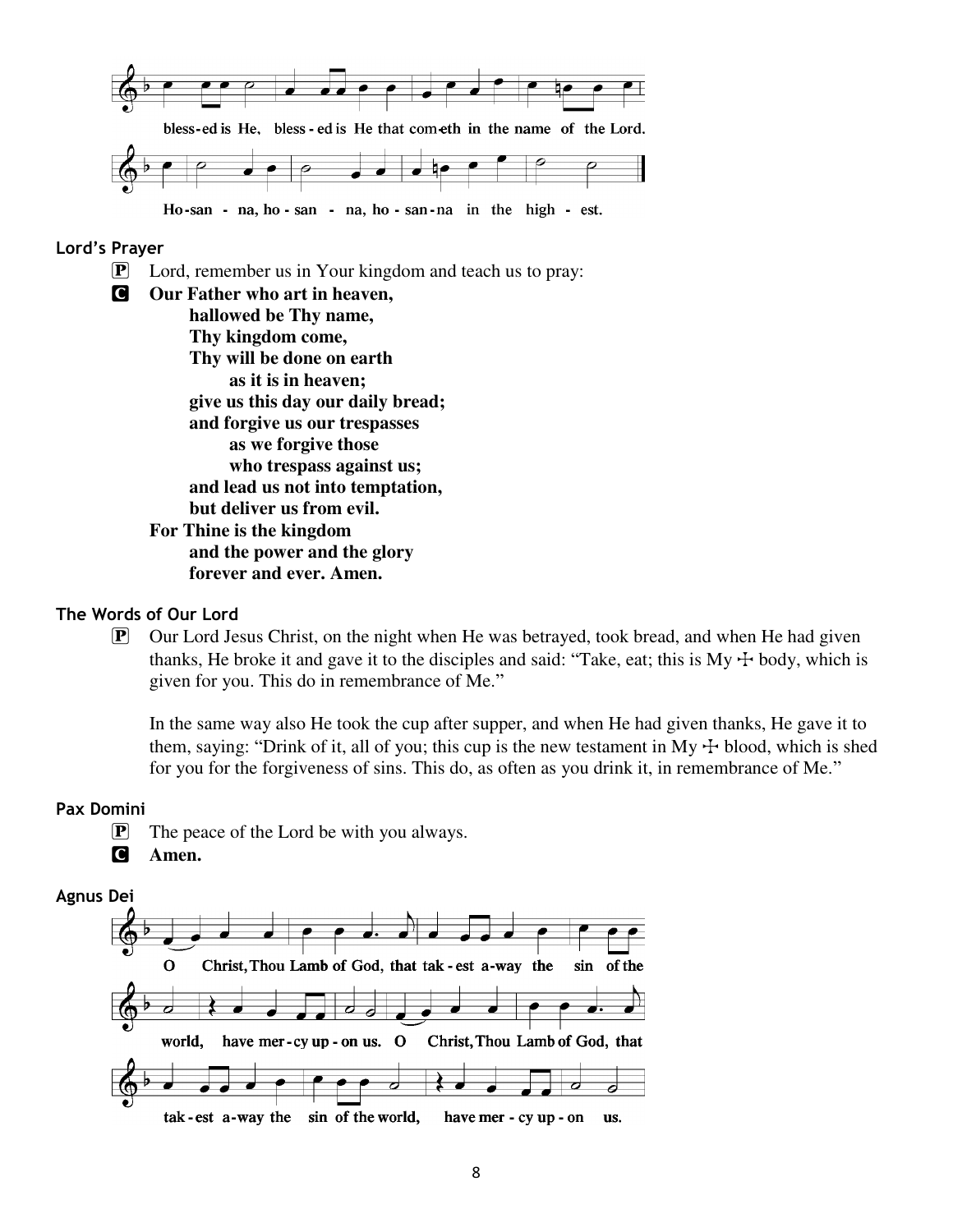

*Sit* 

# **Communion Distribution**

Holy Cross believes that the Lord's Supper is a gift of Jesus to His church. The apostle Paul wrote, "Let a man examine himself, and so eat of the bread and drink of the cup. For any one who eats and drinks without discerning the body eats and drinks judgment upon himself." (I Corinthians 11:28-29). Out of loving concern for those that commune and from our understanding of the Bible and the Lutheran Confessions, we request that those who commune here:

1. Be baptized Christians

2. Should have received special instruction on the essence and significance of the Lord's Supper.

3. Are mature enough to examine themselves, recognizing their sin and their need for God's grace through this special means.

4. Profess the "real presence" of Christ in this sacrament, that is, confessing the true presence of Jesus' body in the bread and His blood in the wine.

We request that all that come to the Lord's Supper join us in acknowledging the preceding affirmations of our understanding of communion. Non-communing children may join their parents. They are asked to fold their hands for a blessing. If you have any questions, please feel free to speak with the pastor after the service.

If you are unable to drink wine, the inner tray has alcohol free wine. If you are in need of gluten free bread, please speak with one of the pastors.

*Stand* 

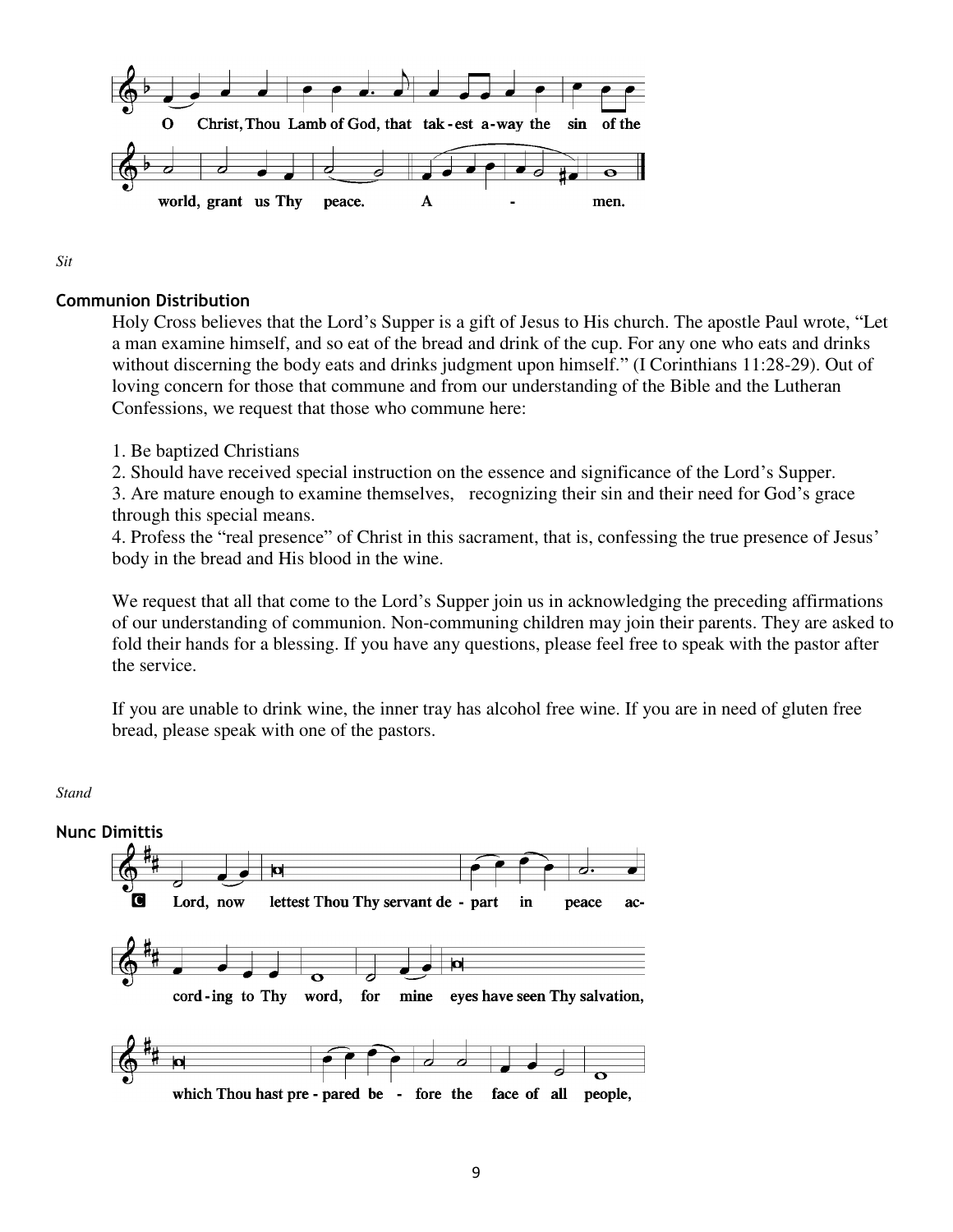

# **Thanksgiving**

A O give thanks unto the Lord, for He is good,

C **and His mercy endureth forever.** 

A Let us pray.

We give thanks to You, almighty God, that You have refreshed us through this salutary gift, and we implore You that of Your mercy You would strengthen us through the same in faith toward You and in fervent love toward one another; through Jesus Christ, Your Son, our Lord, who lives and reigns with You and the Holy Spirit, one God, now and forever.

- C **Amen.**
- **P** The Lord be with you.
- C **And with thy spirit.**

# **Benedicamus**

- A Bless we the Lord.
- C **Thanks be to God.**

# **Benediction**

P The Lord bless you and keep you. The Lord make His face shine upon you and be gracious unto you. The Lord lift up His countenance upon you and  $\pm$  give you peace.

C **Amen.**